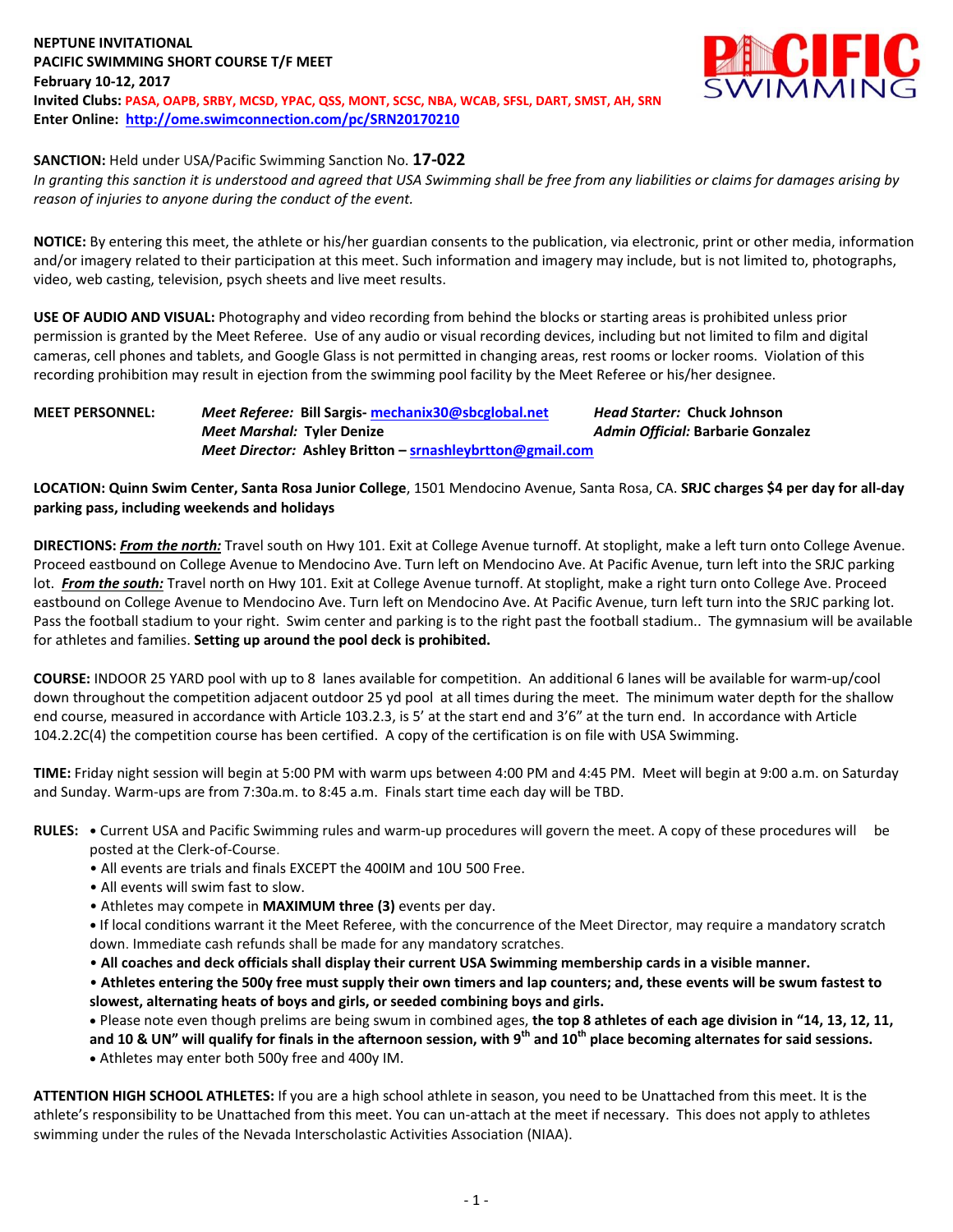**UNACCOMPANIED ATHLETES:** Any USA Swimming athlete-member competing at the meet shall be accompanied by a USA Swimming member-coach for the purposes of athlete supervision during warm-up, competition and warm-down. If a coach-member of the athlete's USA Swimming Club does not attend the meet to serve in said supervisory capacity, it is the responsibility of the athlete or the athlete's legal guardian to arrange for supervision by a USA Swimming member-coach. The meet director or meet referee may assist the athlete in making arrangements for such supervision; however, it is recommended that such arrangements be made in advance of the meet by the athlete's USA Swimming Club Member-Coach.

**RACING STARTS:** Any athlete entered in the meet shall be certified by a USA Swimming member-coach as being proficient in performing a racing start, or shall start each race from within the water. When unaccompanied by a USA Swimming member coach, it is the responsibility of the athlete or the athlete's legal guardian to ensure compliance with this requirement.

**RESTRICTIONS:** • Smoking and the use of other tobacco products is prohibited on the pool deck, in the locker rooms, in spectator

- seating, on standing areas and in all areas used by athletes, during the meet and during warm-up periods.
- Sale and use of alcoholic beverages is prohibited in all areas of the meet venue.
- No glass containers are allowed in the meet venue.
- No propane heater is permitted except for snack bar/meet operations.
- All shelters shall be properly secured.
- Changing into or out of swimsuits other than in locker rooms or other designated areas is prohibited.
- No pets allowed on deck, other than service assistance animals.

• Destructive devices, to include but not limited to, explosive devices and equipment, firearms (open or concealed), blades, knives, mace, stun guns and blunt objects are strictly prohibited in the swimming facility and its surrounding areas. If observed, the Meet Referee or his/her designee may ask that these devices be stored safely away from the public or removed from the facility. Noncompliance may result in the reporting to law enforcement authorities and ejection from the facility. Law enforcement officers (LEO) are exempt per applicable laws.

 Operation of a drone, or any other flying apparatus, is prohibited over the venue (pools, athlete/coach areas, spectator areas and open ceiling locker rooms) any time athletes, coaches, officials and/or spectators are present.

**ELIGIBILITY:** • Athletes shall be current members of USA Swimming and enter their name and registration number on the meet entry card exactly as they are shown on their Registration Card. If this is not done, it may be difficult to match the athlete with the registration database. The meet host shall check all athlete registrations against the SWIMS database and if not found to be registered, the Meet Director shall accept the registration at the meet (a \$10 surcharge will be added to the regular registration fee). Duplicate registrations will be refunded by mail.

• Entries with **"NO TIME" will be REJECTED. Coach verified times will be accepted.**

• Entry times submitted for this meet may be checked against a computer database and may be changed in accordance with Pacific Swimming Entry Time Verification Procedures.

• Disabled athletes are welcome to attend this meet and should contact the Meet Director or Meet Referee regarding any special accommodations on entry times and seeding per Pacific Swimming policy.

• The athlete's age will be the age of the athlete on the first day of the meet.

• **All athletes must meet a minimum of 2017-2020 USA-S Single Age Group "BB" standard for their age and gender to qualify for each event**. Time standards can be found at [http://www.usaswimming.org/\\_Rainbow/Documents/2e712272-e39f-4653-b8df-](http://www.usaswimming.org/_Rainbow/Documents/2e712272-e39f-4653-b8df-15184ddd3219/2020MotivationalTimes-Top16SingleYear.pdf)[15184ddd3219/2020MotivationalTimes-Top16SingleYear.pdf](http://www.usaswimming.org/_Rainbow/Documents/2e712272-e39f-4653-b8df-15184ddd3219/2020MotivationalTimes-Top16SingleYear.pdf)

• Meet is open to all qualified athletes registered with **PASA, OAPB, SRBY, MCSD, YPAC, QSS, MONT, SCSC, NBA, WCAB, SFSL, DART, SMST, AH, SRN**

• Athletes who are unattached, but training with **PASA, OAPB, SRBY, MCSD, YPAC, QSS, MONT, SCSC, NBA, WCAB, SFSL, DART, SMST, AH, SRN are also eligible.**

**ENTRY FEES:** \$5:50 per event plus an \$8.00 participation fee per athlete. \$16.00 per relay. Entries will be rejected if payment is not sent at time of request. No refunds shall be made, except mandatory scratch downs.

**ONLINE ENTRIES:** To enter online go to **<http://ome.swimconnection.com/pc/SRN20170210>** to receive an immediate entry confirmation. This method requires payment by credit card. Swim Connection, LLC charges a processing fee for this service, equal to \$1 per athlete plus 5% of the total Entry Fees. Please note that the processing fee is a separate fee from the Entry Fees. If you do not wish to pay the processing fee, enter the meet using a mail entry. **Entering online is a convenience, is completely voluntary, and is in no way required or expected of an athlete by Pacific Swimming.** Online entries shall be accepted through Wednesday, **January 25, 2017**.

**MAILED OR HAND DELIVERED ENTRIES**: Entries must be on the attached consolidated entry form. Forms shall be filled out completely and printed clearly with athlete's best time. Entries shall be postmarked by midnight, Monday, **January 23.2017** or hand delivered by 6:30 p.m. Wednesday, **January 25, 2017.** No late entries shall be accepted. Requests for confirmation of receipt of entries should include a selfaddressed envelope.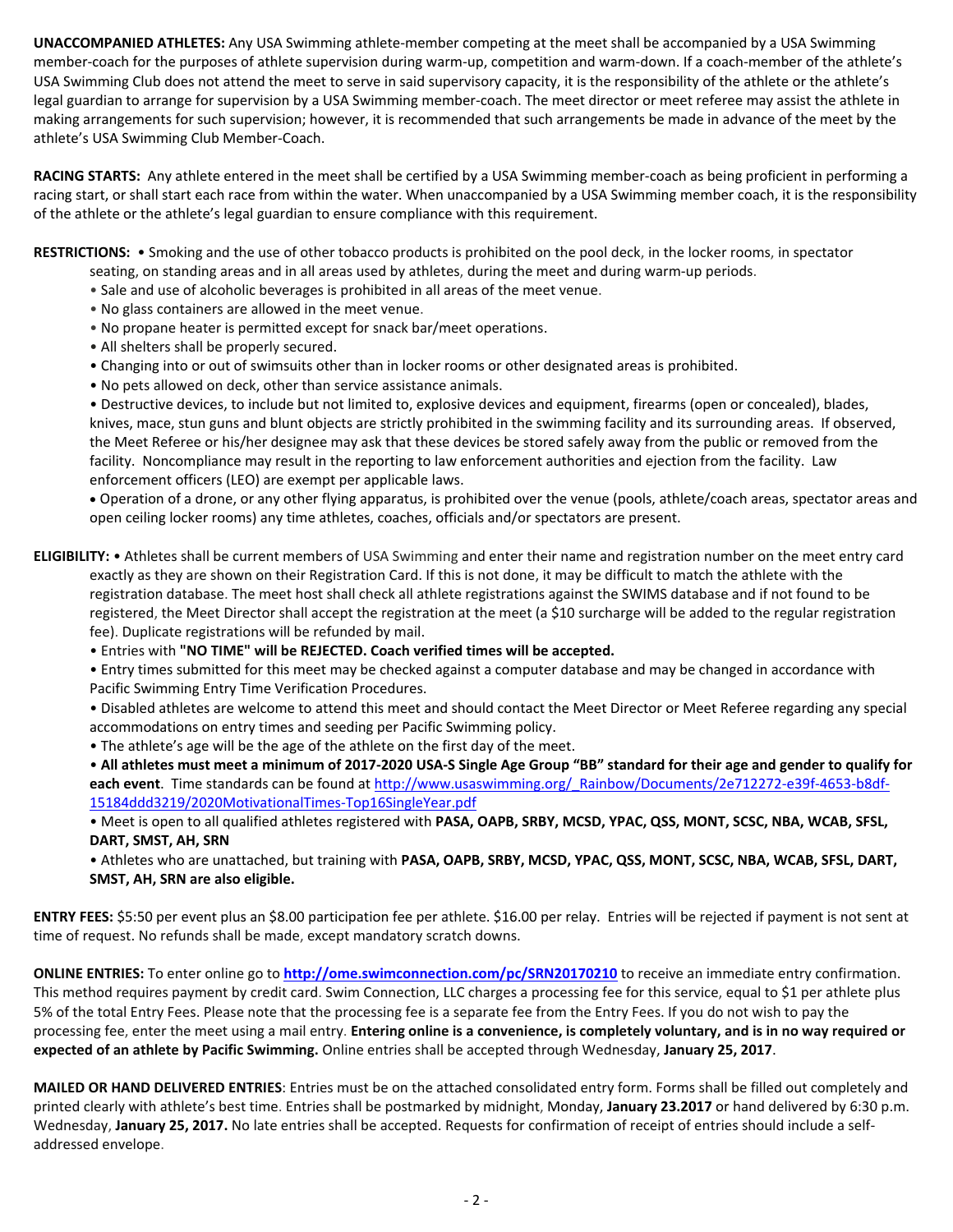**CHECK-IN:** The meet will be pre-seeded. There will be no check in for prelims.

#### **SCRATCHES:**

- **Prelims**: there is no penalty for an athlete that is entered in this meet that misses one of his or hers events during prelims. Coaches must please turn in their scratch list for Saturdays events by the completion by Friday night's events. Sunday's scratch list must be turned in by the completion of Saturdays finals.
- **Finals**: Any athlete qualifying for any level of finals in an individual event who does not wish to compete must scratch within 30 minutes after the announcement of qualifiers. During this period, qualifiers may also notify the referee that they may not intend to compete in finals. In this case, they must declare their final intention within 30 minutes after the announcement of qualifiers following their individual preliminary event. Any athlete qualifying for a final race in an individual event who fails to show up in said final race prior to calling the alternate shall be barred from the remainder of any final events that day**.** Should the athlete have no more final events for that day they will be barred from their next preliminary event. If the No-Show occurs on the last day that the athlete is entered in an individual event in the meet, and no other individual event penalty is applicable, the athlete shall then be fined \$100.00. The fine will be increased to \$150.00 if after 30 days of receiving the letter of notification the party has not made the payment.

**AWARDS:** Awards will be given to the top 8 finalists in each event as follows: Medals awarded for 1st through 3rd place and ribbons awarded for 4th through 8th place. Ribbons will be awarded for the top 3 relays teams. Distinctive individual High Point Awards will be given for each age group and gender. All awards must be picked up by athletes or coaches prior to completion of the meet.

**MEET SCORING**: Finals will be scored according to USA Swimming 102.25 Scoring Rules: 8 Lane-Pool: Final- 9-7-6-5-4-3-2-1 / Relays-18-14- 12-10-8-6-4-2.

**ADMISSION:** Free. A 3 day program will be available for \$5.00

**SNACK BAR & HOSPITALITY:** A snack bar will be available throughout the competition. Coaches and working deck officials will be provided lunch. Hospitality will serve refreshments to timers and volunteers.

**MISCELLANEOUS:** No overnight parking is allowed. Facilities will not be provided after meet hours. Parking at the Santa Rosa Junior College is enforced 24/7. The cost for a daily parking permit is \$4.00. Facilities will not be provided after meet hours

**MINIMUM OFFICIALS**: At least seven days prior to the start of the meet, meet management (Meet Director and/or Meet Referee) shall contact a representative from each club participating in the meet, and provide a preliminary inventory of the officials that club is required to provide for each session. Each club shall, by the start of the meet, provide to the Meet Director or designee a list of Officials who have agreed to represent that club during each session of the meet.

At the meet, meet management shall conduct an inventory of officials, and shall compare the number of athletes entered in each session by each club with the number of officials present representing each club. If meet management certifies that a club has not provided sufficient officials for any session of the meet in accordance with the table below, excluding finals in a prelims and finals meet, the club will be fined \$100 per missing official per session of the meet.

| Club athletes entered in session | Trained and carded officials required |
|----------------------------------|---------------------------------------|
| $1 - 10$                         |                                       |
| $11 - 25$                        |                                       |
| 26-50                            |                                       |
| $51 - 75$                        |                                       |
| 76-100                           |                                       |
| 100 or more                      |                                       |

\*Zone 3 will include assigned and working Colorado, Intermediary/ Chief Timing Judge, and Computer operator in the count of officials for a session although these positions are not carded. Zone 3 will accept uncarded Trainees in the count of officials for up to two sessions. Clubs may use officials "borrowed" from other clubs, or unattached officials at the meet who agree, to fulfill their obligation under the rule.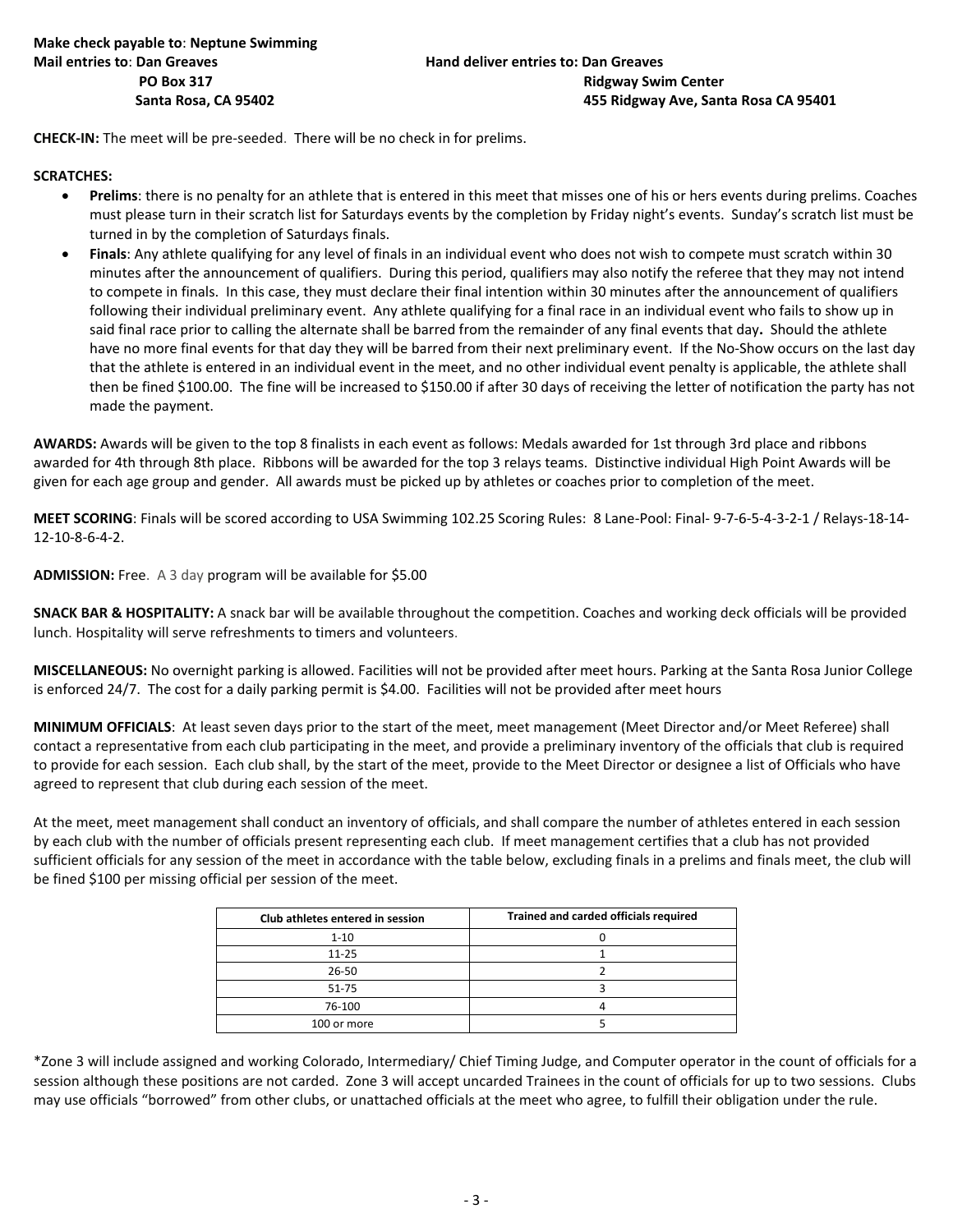## **Summary of Events**

| <b>SATURDAY</b>    |                 |                 |                 |                 | <b>SUNDAY</b>      |                |                |                |                |  |
|--------------------|-----------------|-----------------|-----------------|-----------------|--------------------|----------------|----------------|----------------|----------------|--|
| <b>10 &amp; UN</b> | 11              | 12              | 13              | 14              | <b>10 &amp; UN</b> | 11             | 12             | 13             | 14             |  |
| 50 Free            | <b>500 Free</b> | <b>500 Free</b> | <b>500 Free</b> | <b>500 Free</b> | 100Free            | 100 Free       | 100 Free       | 100 Free       | 100 Free       |  |
| 100 Back           | 50 Free         | 50 Free         | 50 Free         | 50 Free         | 50 Back            | 50 Back        | 50 Back        | 200 Back       | 200 Back       |  |
| 50 Fly             | 100 Back        | 100 Back        | 100 Back        | 100 Back        | <b>100 Fly</b>     | <b>100 Fly</b> | <b>100 Fly</b> | <b>100 Fly</b> | <b>100 Fly</b> |  |
| 100 Breast         | 50 Fly          | 50 Fly          | <b>200 Flv</b>  | 200 Fly         | 50 Breast          | 50 Breast      | 50 Breast      | 200 Breast     | 200 Breast     |  |
|                    | 100 Breast      | 100 Breast      | 100 Breast      | 100 Breast      |                    | 200 Free       | 200 Free       | 200 Free       | 200 Free       |  |
|                    | 200 IM          | 200 IM          | 200 IM          | 200 IM          |                    |                |                |                |                |  |

# **EVENTS**

| Friday, February 10                                                                             |         |                    |         |                         |  |  |  |  |  |
|-------------------------------------------------------------------------------------------------|---------|--------------------|---------|-------------------------|--|--|--|--|--|
| Meet Starts At 5:00pm                                                                           |         |                    |         |                         |  |  |  |  |  |
| Women's Event #<br>Men's Event #<br>Min. Standard<br>Min. Standard<br>Event<br><b>Age Group</b> |         |                    |         |                         |  |  |  |  |  |
|                                                                                                 | 5:46.79 | 13                 | 5:28.49 | 400 IM (Timed Finals)   |  |  |  |  |  |
|                                                                                                 | 5:39.39 | 14                 | 5:17.39 | 400 IM (Timed Finals)   |  |  |  |  |  |
|                                                                                                 | 7:34.49 | <b>10 &amp; UN</b> | 7:26.79 | 500 Free (Timed Finals) |  |  |  |  |  |
|                                                                                                 |         | 11 to 14           |         | 500 Free (Prelims)      |  |  |  |  |  |

| Saturday, February 11        |                           |                      |    |  |  |  |  |  |  |
|------------------------------|---------------------------|----------------------|----|--|--|--|--|--|--|
| <b>Meet Starts At 9:00am</b> |                           |                      |    |  |  |  |  |  |  |
| <b>Women's Event #</b>       | Event<br><b>Age Group</b> |                      |    |  |  |  |  |  |  |
| 9                            | 10 & UN                   | 50 Free (Prelims)    | 10 |  |  |  |  |  |  |
| 11                           | 11 to 14                  | 50 Free (Prelims)    | 12 |  |  |  |  |  |  |
| 13                           | 10 & UN                   | 100 Back (Prelims)   | 14 |  |  |  |  |  |  |
| 15                           | 11 to 14                  | 100 Back (Prelims)   | 16 |  |  |  |  |  |  |
| 17                           | 10 & UN                   | 50 Fly (Prelims)     | 18 |  |  |  |  |  |  |
| 19                           | 11 to 12                  | 50 Fly (Prelims)     | 20 |  |  |  |  |  |  |
| 21                           | 200 Fly (Prelims)         | 22                   |    |  |  |  |  |  |  |
| 23                           | 10 & UN                   | 100 Breast (Prelims) | 24 |  |  |  |  |  |  |
| 25                           | 11 to 14                  | 100 Breast (Prelims) | 26 |  |  |  |  |  |  |
| 27                           | 11 to 14                  | 200 IM (Prelims)     | 28 |  |  |  |  |  |  |

| Sunday, February 12          |                       |                      |    |  |  |  |  |  |  |
|------------------------------|-----------------------|----------------------|----|--|--|--|--|--|--|
| <b>Meet Starts At 9:00am</b> |                       |                      |    |  |  |  |  |  |  |
| <b>Women's Event #</b>       | Age<br>Event<br>Group |                      |    |  |  |  |  |  |  |
| 29                           | 10 & UN               | 100 Free (Prelims)   | 30 |  |  |  |  |  |  |
| 31                           | 11 to 14              | 100 Free (Prelims)   | 32 |  |  |  |  |  |  |
| 33                           | 10 & UN               | 50 Back (Prelims)    | 34 |  |  |  |  |  |  |
| 35<br>11 to 12               |                       | 50 back (Prelims)    | 36 |  |  |  |  |  |  |
| 37                           | 13 to 14              | 200 Back (Prelims)   | 38 |  |  |  |  |  |  |
| 39                           | 10 & UN               | 100 Fly (Prelims)    | 40 |  |  |  |  |  |  |
| 41<br>11 to 14               |                       | 100 Fly (Prelims)    | 42 |  |  |  |  |  |  |
| 43                           | 10 & UN               | 50 Breast (Prelims)  | 44 |  |  |  |  |  |  |
| 45                           | 11 to 12              | 50 Breast (Prelims)  | 46 |  |  |  |  |  |  |
| 47                           | 13 to 14              | 200 Breast (Prelims) | 48 |  |  |  |  |  |  |
| 49                           | 11 to 14              | 200 Free (Prelims)   | 50 |  |  |  |  |  |  |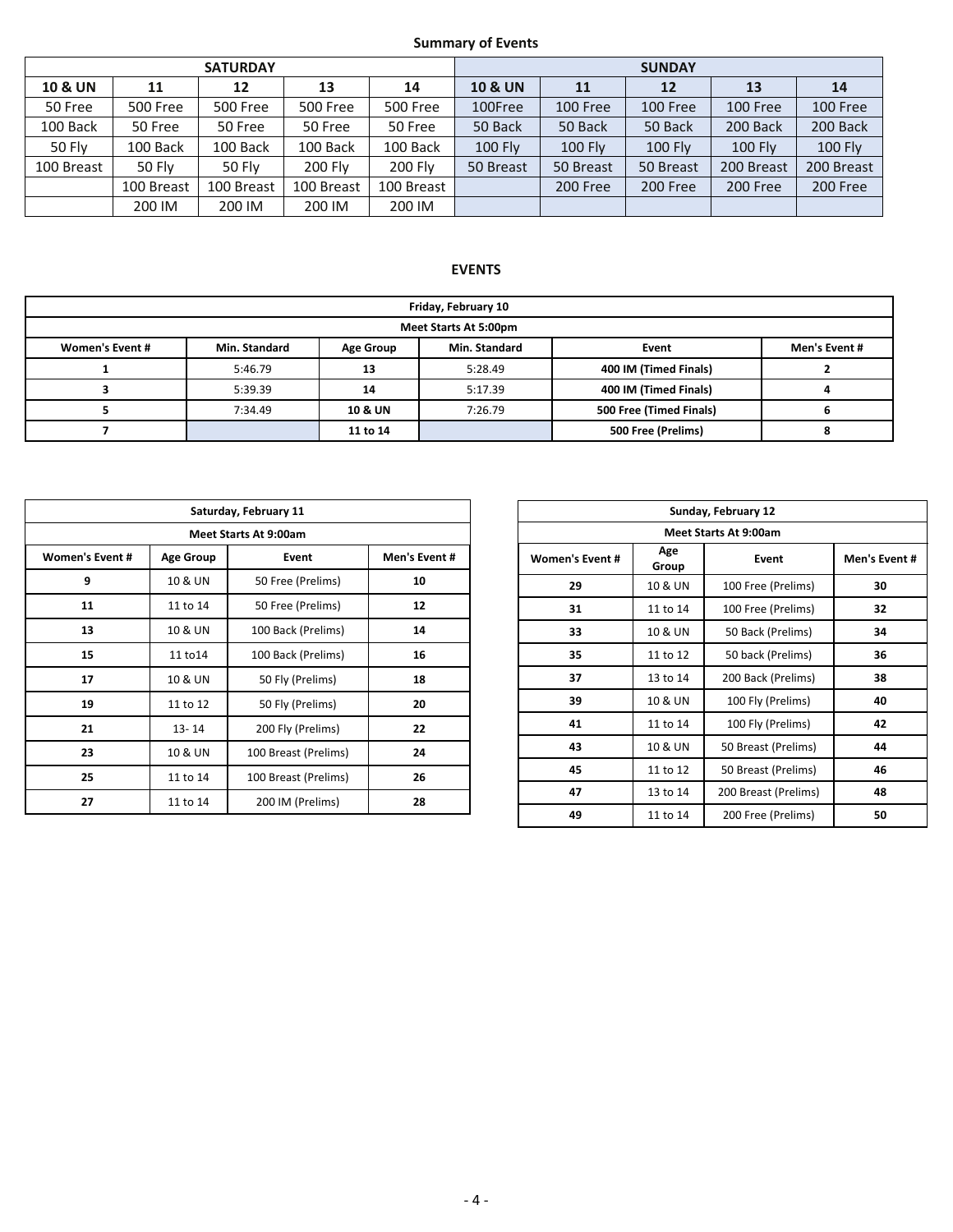| Saturday Finals Schedule, February 11 |                         |              |                     |                         |                 |  |  |  |  |
|---------------------------------------|-------------------------|--------------|---------------------|-------------------------|-----------------|--|--|--|--|
| Women's<br>Event#                     | Min.<br><b>Standard</b> | Age<br>Group | Event               | Min.<br><b>Standard</b> | Men's<br>Event# |  |  |  |  |
| 301                                   |                         | <b>OPEN</b>  | 200 Medley<br>Relay |                         | 302             |  |  |  |  |
| 7                                     | 6:56.09                 | 11           | <b>500 Free</b>     | 6:50.09                 | 8               |  |  |  |  |
| 7                                     | 6:37.29                 | 12           | <b>500 Free</b>     | 6:27.49                 | 8               |  |  |  |  |
| 7                                     | 6:27.99                 | 13           | <b>500 Free</b>     | 6:09.99                 | 8               |  |  |  |  |
| 7                                     | 6:20.39                 | 14           | <b>500 Free</b>     | 5:58.29                 | 8               |  |  |  |  |
| 9                                     | 35.19                   | 10 & U       | 50 Free             | 34.49                   | 10              |  |  |  |  |
| 11                                    | 32.49                   | 11           | 50 Free             | 32.29                   | 12              |  |  |  |  |
| 11                                    | 31.49                   | 12           | 50 Free             | 30.29                   | 12              |  |  |  |  |
| 11                                    | 31.09                   | 13           | 50 Free             | 28.99                   | 12              |  |  |  |  |
| 11                                    | 30.29                   | 14           | 50 Free             | 27.89                   | 12              |  |  |  |  |
| 13                                    | 1:30.69                 | 10 & U       | 100 Back            | 1:29.29                 | 14              |  |  |  |  |
| 15                                    | 1:20.99                 | 11           | 100 Back            | 1:21.19                 | 16              |  |  |  |  |
| 15                                    | 1:18.49                 | 12           | 100 Back            | 1:16.29                 | 16              |  |  |  |  |
| 15                                    | 1:14.19                 | 13           | 100 Back            | 1:09.99                 | 16              |  |  |  |  |
| 15                                    | 1:12.09                 | 14           | 100 Back            | 1:06.99                 | 16              |  |  |  |  |
| 17                                    | 41.79                   | 10 & U       | 50 Fly              | 40.49                   | 18              |  |  |  |  |
| 19                                    | 35.39                   | 11           | <b>50 Fly</b>       | 36.59                   | 20              |  |  |  |  |
| 19                                    | 34.19                   | 12           | 50 Fly              | 34.19                   | 20              |  |  |  |  |
| 21                                    | 2:42.69                 | 13           | <b>200 Fly</b>      | 2:33.19                 | 22              |  |  |  |  |
| 21                                    | 2:38.29                 | 14           | 200 Fly             | 2:27.39                 | 22              |  |  |  |  |
| 23                                    | 1:44.99                 | 10 & U       | 100 Breast          | 1:40.59                 | 24              |  |  |  |  |
| 25                                    | 1:31.79                 | 11           | 100 Breast          | 1:31.39                 | 26              |  |  |  |  |
| 25                                    | 1:27.69                 | 12           | 100 Breast          | 1:24.59                 | 26              |  |  |  |  |
| 25                                    | 1:24.19                 | 13           | 100 Breast          | 1:18.69                 | 26              |  |  |  |  |
| 25                                    | 1:22.89                 | 14           | 100 Breast          | 1:15.69                 | 26              |  |  |  |  |
| 27                                    | 2:53.29                 | 11           | 200 IM              | 2:56.39                 | 28              |  |  |  |  |
| 27                                    | 2:47.69                 | 12           | 200 IM              | 2:44.19                 | 28              |  |  |  |  |
| 27                                    | 2:43.09                 | 13           | 200 IM              | 2:34.39                 | 28              |  |  |  |  |
| 27                                    | 2:39.39                 | 14           | 200 IM              | 2:28.59                 | 28              |  |  |  |  |

| Sunday Finals Schedule, February 12 |                         |              |                          |                 |     |  |  |  |  |
|-------------------------------------|-------------------------|--------------|--------------------------|-----------------|-----|--|--|--|--|
| Women's<br>Event#                   | Min.<br><b>Standard</b> | Age<br>Group | Min.<br><b>Standard</b>  | Men's<br>Event# |     |  |  |  |  |
| 303                                 |                         | <b>OPEN</b>  | <b>200 Free</b><br>Relay |                 | 304 |  |  |  |  |
| 29                                  | 1:19.99                 | 10 & U       | 100 Free                 | 1:18.79         | 30  |  |  |  |  |
| 31                                  | 1:10.89                 | 11           | <b>100 Free</b>          | 1:10.59         | 32  |  |  |  |  |
| 31                                  | 1:08.29                 | 12           | <b>100 Free</b>          | 1:05.89         | 32  |  |  |  |  |
| 31                                  | 1:07.09                 | 13           | <b>100 Free</b>          | 1:03.29         | 32  |  |  |  |  |
| 31                                  | 1:05.99                 | 14           | <b>100 Free</b>          | 1:00.99         | 32  |  |  |  |  |
| 33                                  | 41.89                   | 10 & U       | 50 Back                  | 42.39           | 34  |  |  |  |  |
| 35                                  | 36.89                   | 11           | 50 Back                  | 37.79           | 36  |  |  |  |  |
| 35                                  | 35.69                   | 12           | 50 Back                  | 35.29           | 36  |  |  |  |  |
| 37                                  | 2:39.69                 | 13           | 200 Back                 | 2:31.69         | 38  |  |  |  |  |
| 37                                  | 2:35.79                 | 14           | 200 Back                 | 2:25.89         | 38  |  |  |  |  |
| 39                                  | 1:39.09                 | 10 & U       | <b>100 Fly</b>           | 1:37.09         | 40  |  |  |  |  |
| 41                                  | 1:21.69                 | 11           | <b>100 Fly</b>           | 1:22.09         | 42  |  |  |  |  |
| 41                                  | 1:18.29                 | 12           | <b>100 Fly</b>           | 1:16.49         | 42  |  |  |  |  |
| 41                                  | 1:13.19                 | 13           | <b>100 Fly</b>           | 1:08.99         | 42  |  |  |  |  |
| 41                                  | 1:11.59                 | 14           | <b>100 Fly</b>           | 1:06.39         | 42  |  |  |  |  |
| 43                                  | 47.49                   | 10 & U       | 50 Breast                | 46.59           | 44  |  |  |  |  |
| 45                                  | 41.69                   | 11           | 50 Breast                | 42.59           | 46  |  |  |  |  |
| 45                                  | 39.99                   | 12           | 50 Breast                | 39.59           | 46  |  |  |  |  |
| 47                                  | 3:02.89                 | 13           | 200<br>Breast            | 2:50.29         | 48  |  |  |  |  |
| 47                                  | 2:58.49                 | 14           | 200<br>Breast            | 2:44.89         | 48  |  |  |  |  |
| 49                                  | 2:33.89                 | 11           | 200 Free                 | 2:33.19         | 50  |  |  |  |  |
| 49                                  | 2:29.39                 | 12           | <b>200 Free</b>          | 2:23.79         | 50  |  |  |  |  |
| 49                                  | 2:25.09                 | 13           | <b>200 Free</b>          | 2:17.39         | 50  |  |  |  |  |
| 49                                  | 2:22.19                 | 14           | <b>200 Free</b>          | 2:12.49         | 50  |  |  |  |  |